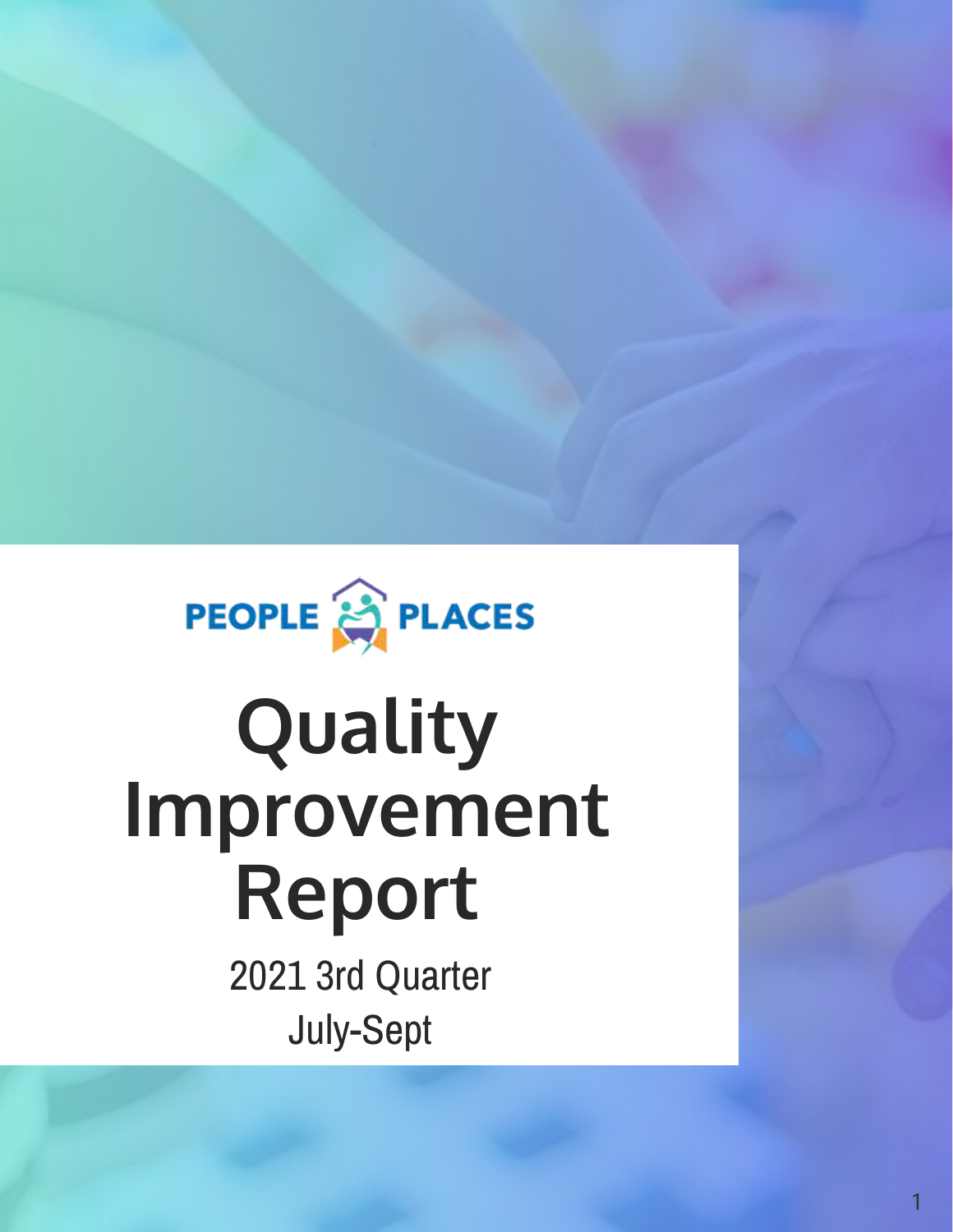

# **Reporting on This Quarter...**

| <b>Staff Satisfaction Survey</b>      | $p. 3-10$ |
|---------------------------------------|-----------|
| <b>Customer Satisfaction</b>          | p. 11-12  |
| <b>Teaching Parent Closure Survey</b> | p. 13-14  |
| <b>CQI Team Corner</b>                | p. 15     |
| <b>PPI Dashboard Update</b>           | p. 15     |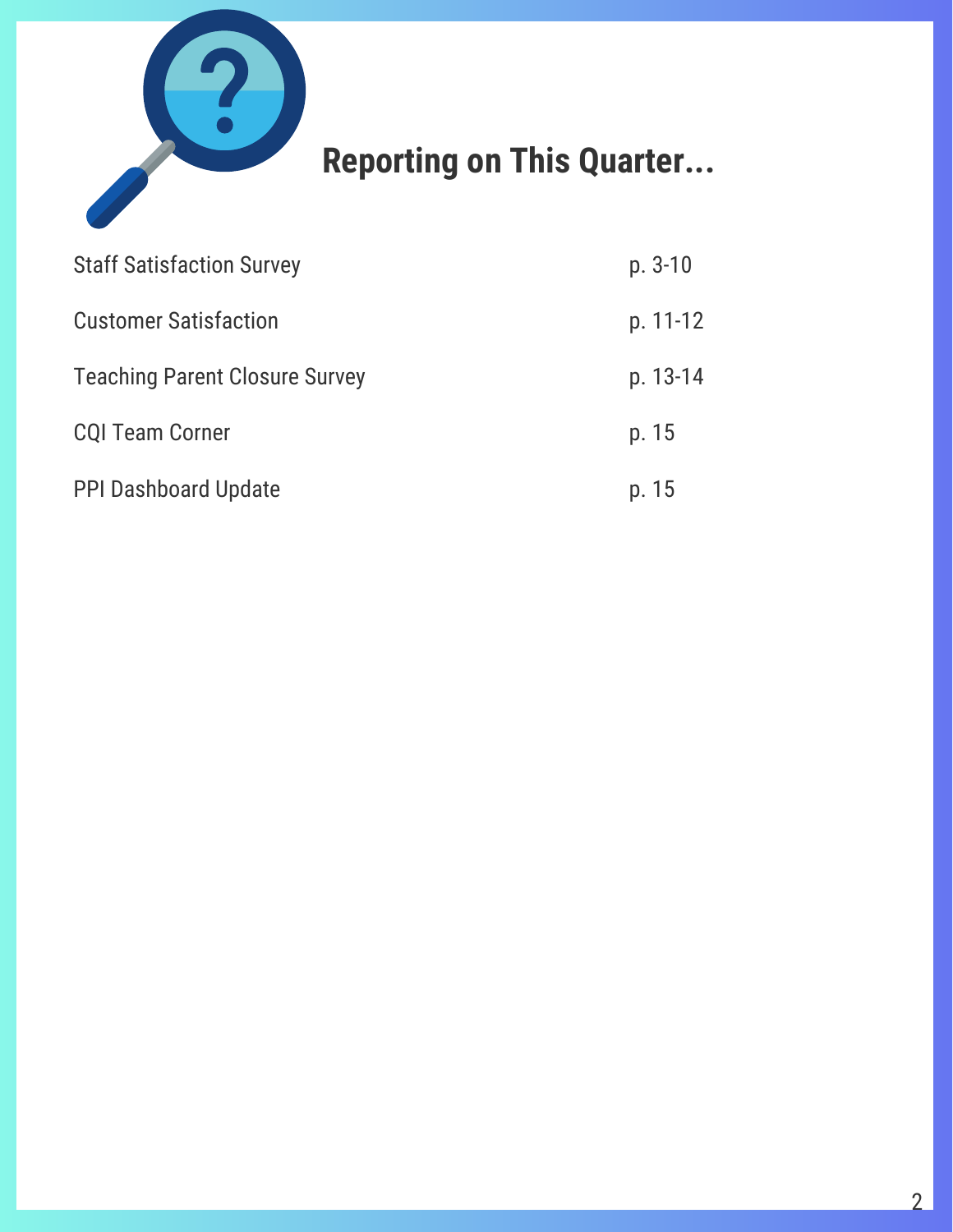# **Staff Satisfaction Survey 2021**

#### **Survey Setup:**

- Online survey link was emailed to all staff.
- Survey was open for responses from Sept 7-30, 2021.
- 51 staff responded at least partially, 43 staff completed the survey.
- Roughly 60% of staff completed the survey. This is a great response rate!
- Respondents included 39 full time staff and 11 part time staff.

#### **Survey Highlights:**



#### **Proud to Work for PPI**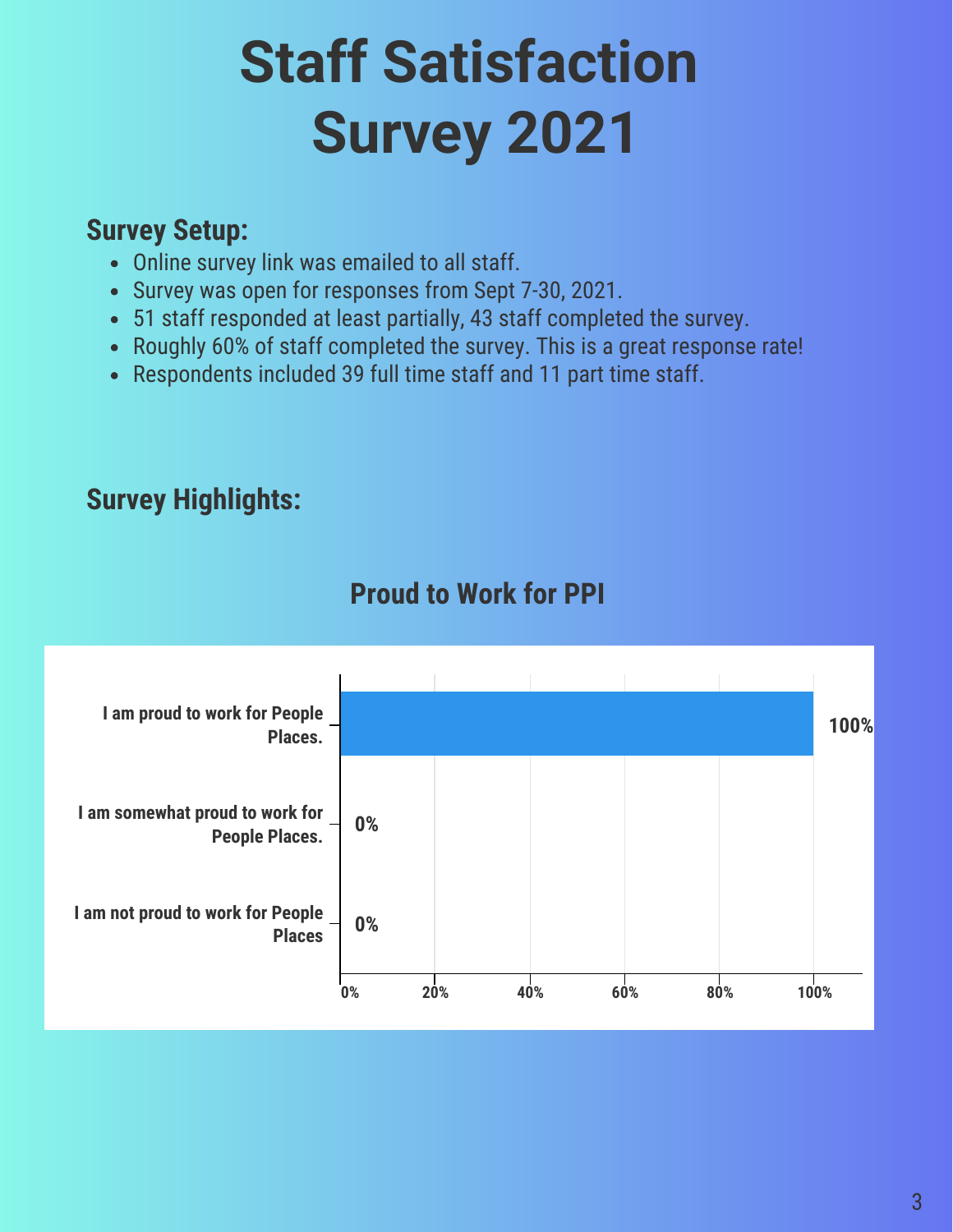**Employee Net Promoter Score** How likely would you be to recommend PPI as a place to work? (rated on 1-10 scale\*)



**Promoters (Rated 9 or 10)**- extremely loyal employees to the organization, and spread a positive word around.

**Passives (Rated 7 or 8)**- employees who are neither emotionally invested nor disengaged.

**Detractors(Rated 6 or lower)**- employees who are dissatisfied with the organization and spread negative word of mouth.

*In general an employee net promoter score of 50 is considered excellent. PPI's overall employee net promoter score is 77!*

 $^{\star}$ 1 being not at all likely, 10 being extremely likely  $_{4}$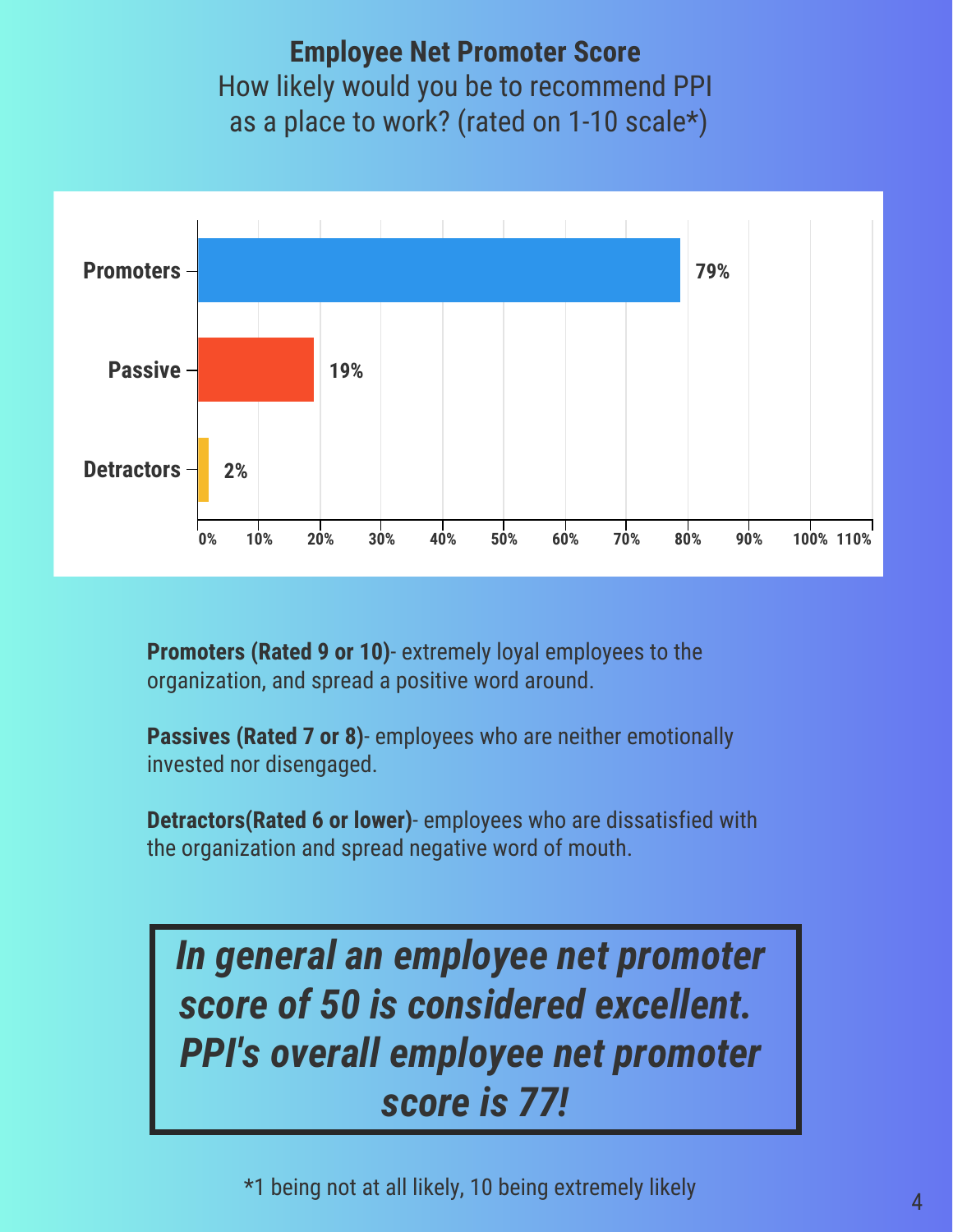#### **Quality Improvement**



#### **Feeling Valued**

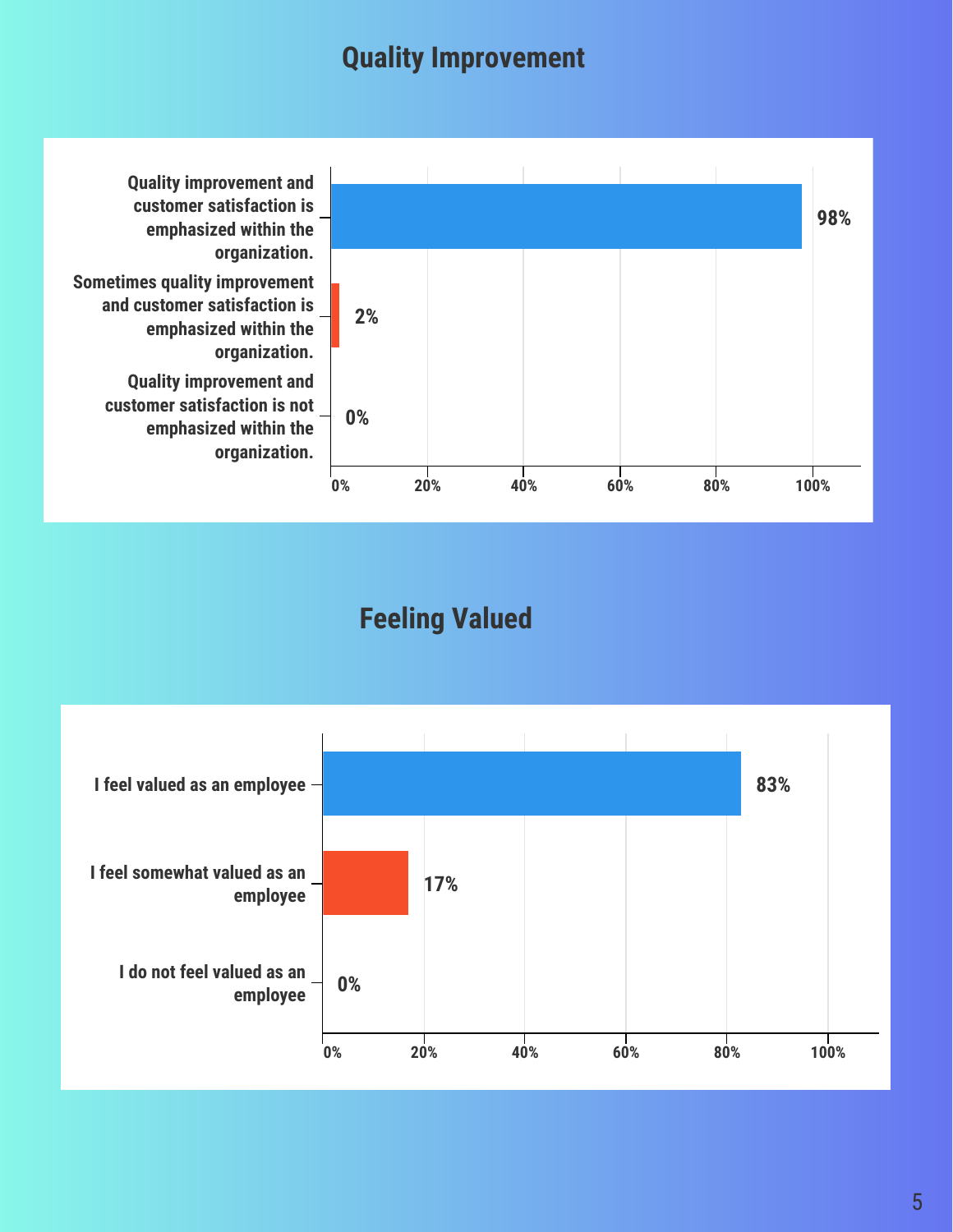#### **Support From Supervisor**



#### **Supporting Professional Development**

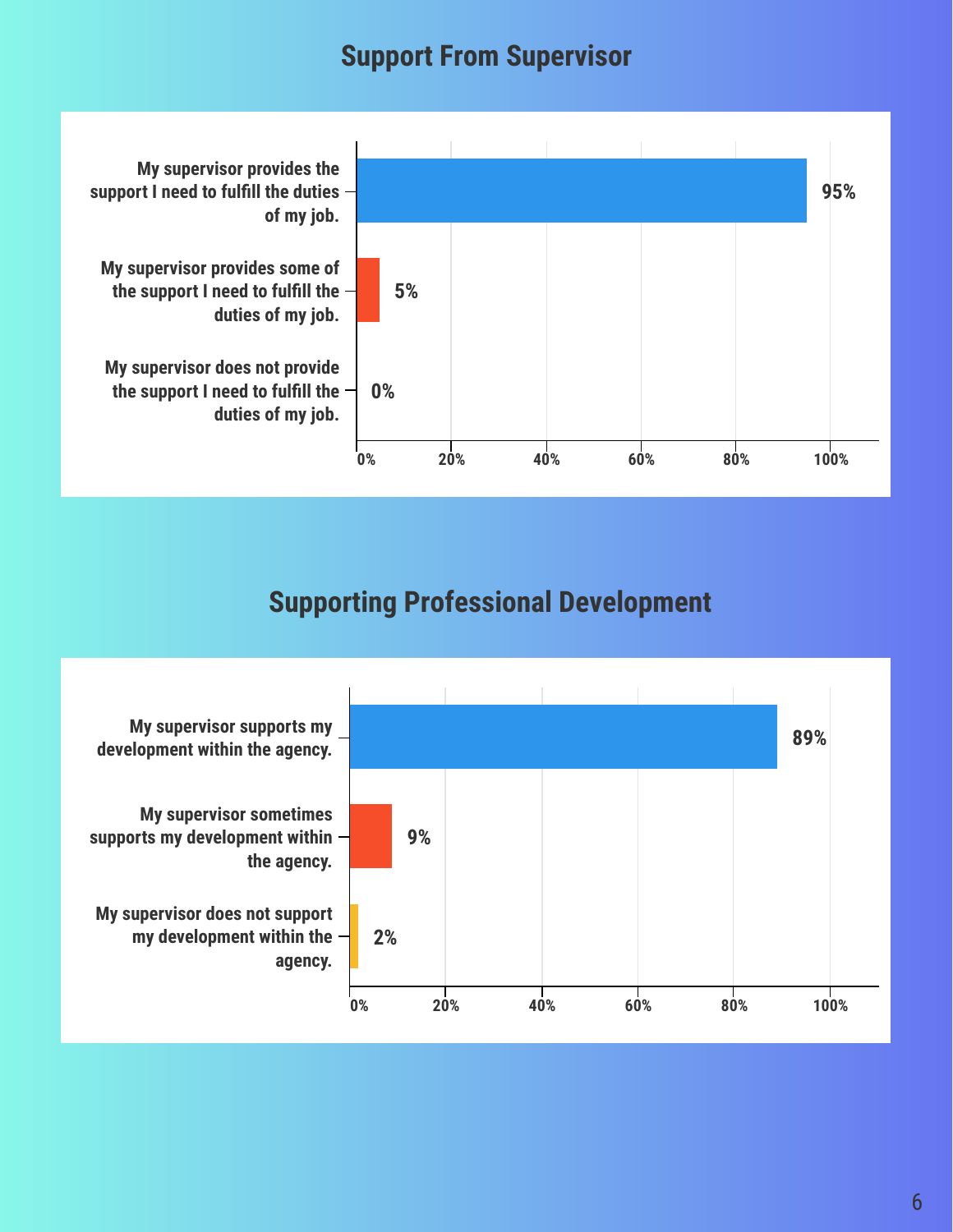#### **Opportunities to Learn and Grow**



#### **Opportunity to Do What You Do Best**

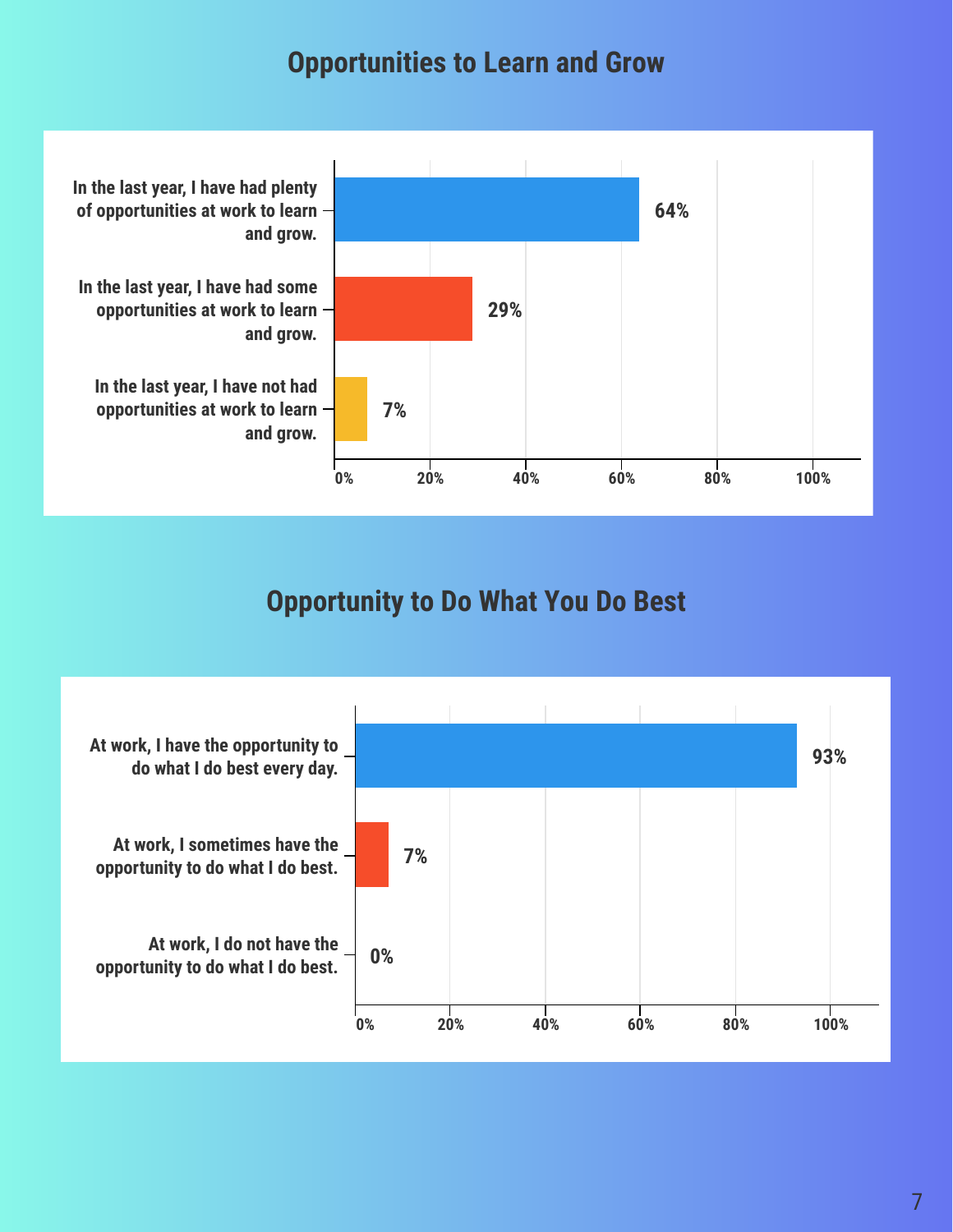#### **Job Stress**



#### **Communication\***



\* Improvement Note: In the 2020 Staff Survey, 25% of staff reported that there was not effective communication throughout the agency. This has been reduced to 2%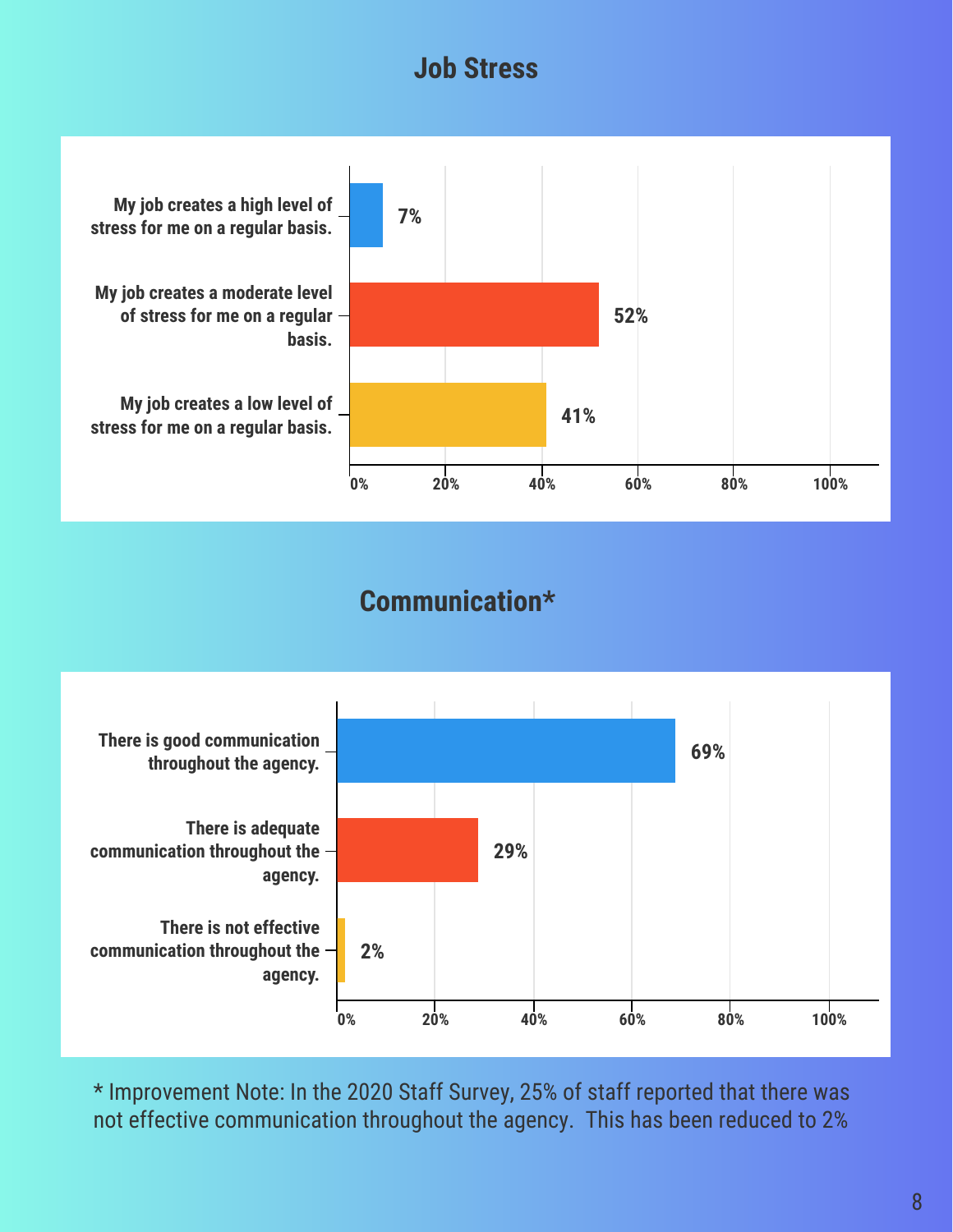#### **Diversity**



#### **Improvements**



**I have seen changes in the agency within the last year that have improved day to day processes.**

**I'm not sure if there have been changes in the agency within the last year that have improved day to day processes.**

**I have not seen changes in the agency within the last year that have improved day to day processes.**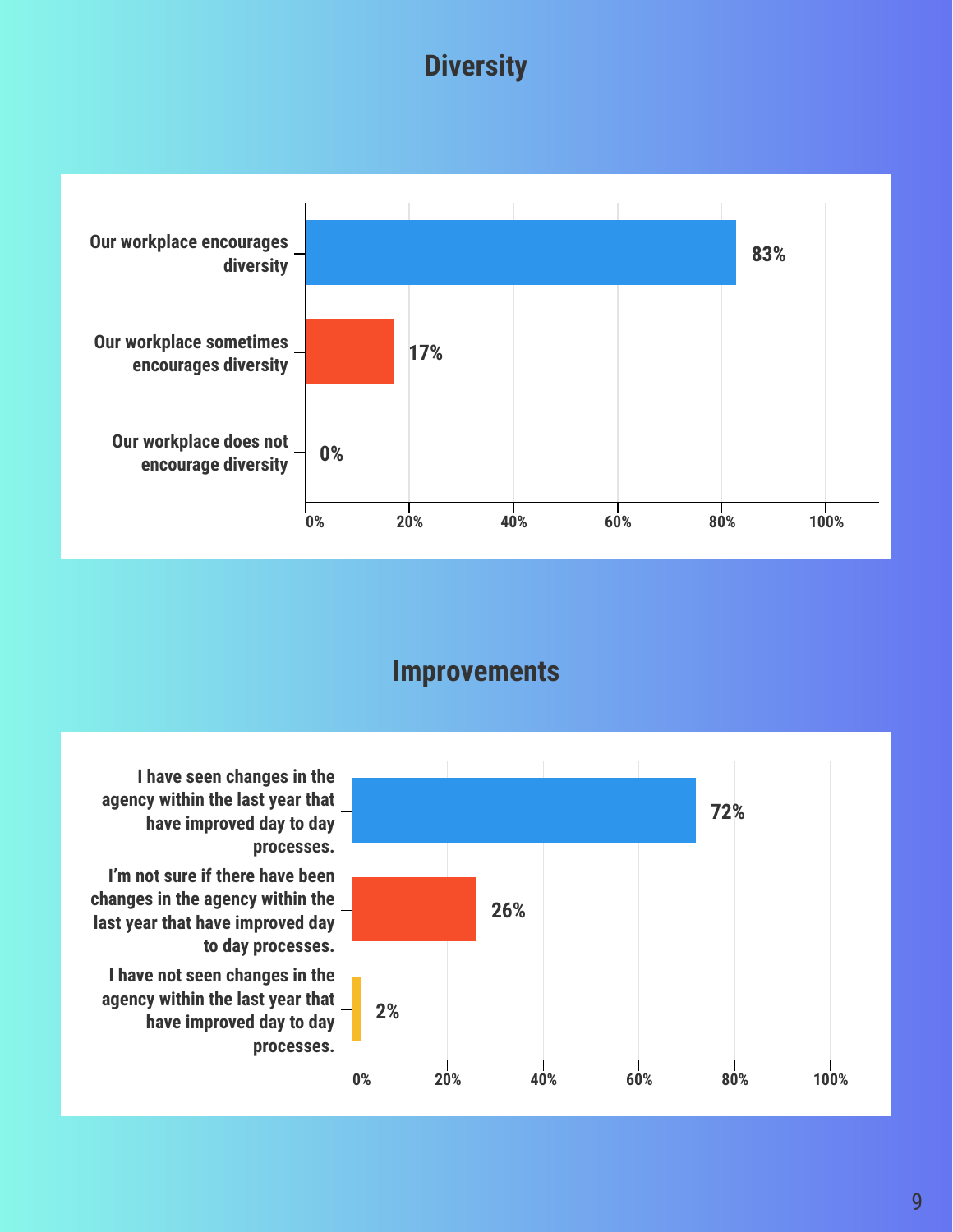#### **Reflections on the Staff Survey**

*What do we do with all this data anyways?*

In 2020, PPI staff were surveyed and the results were reviewed by the Executive Management Team. EMT noted that the biggest areas of dissatisfaction related to communication within the agency. **In the 2020 staff survey, 25% of staff reported that there was not effective communication throughout the agency.**

As a result of gathering this information, staff were offered individual feedback sessions with the agency Quality Assurance Coordinator. This enabled PPI to gather information on the changes that were needed to improve communication. An Action Plan was then developed by agency leadership to address the improvements needed throughout the agency. **When staff was surveyed in 2021, 2% reported that there was not effective communication throughout the agency.** That's a big improvement!

This process also informed the development of the 2021 staff survey. Followup questions were added in for respondents who gave neutral or negative answers, so that specific information on needed improvements could be collected immediately as part of the survey.

So again in 2021, EMT will review the staff survey results and use the data to make decisions on agency improvements. PPI strives to make data-based decision making an integral part of our agency. A big THANK YOU to PPI staff for participating in the staff survey- we wouldn't have any data without you!!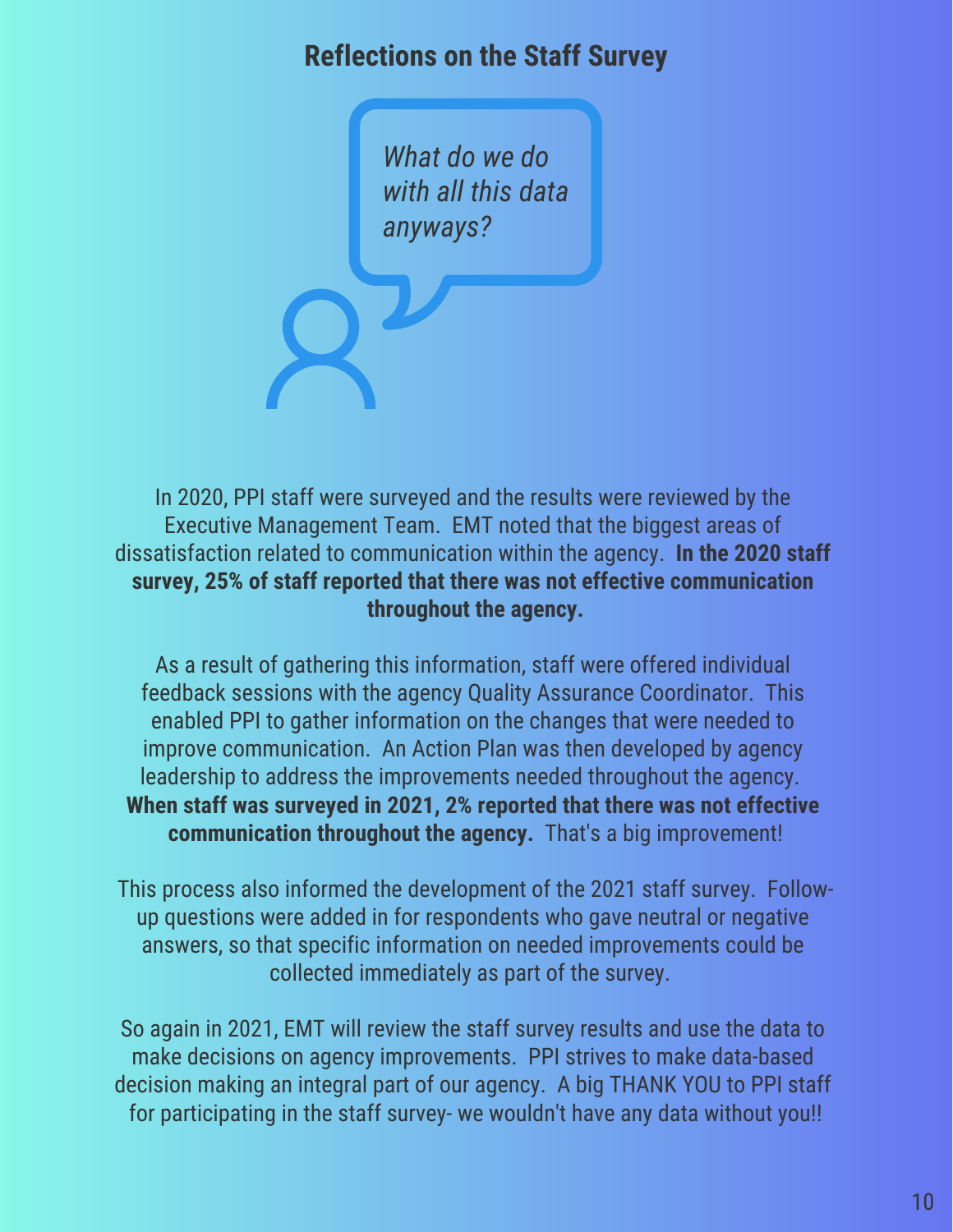## **Customer Satisfaction Survey Results July 2021- September 2021 7 Total Respondents**

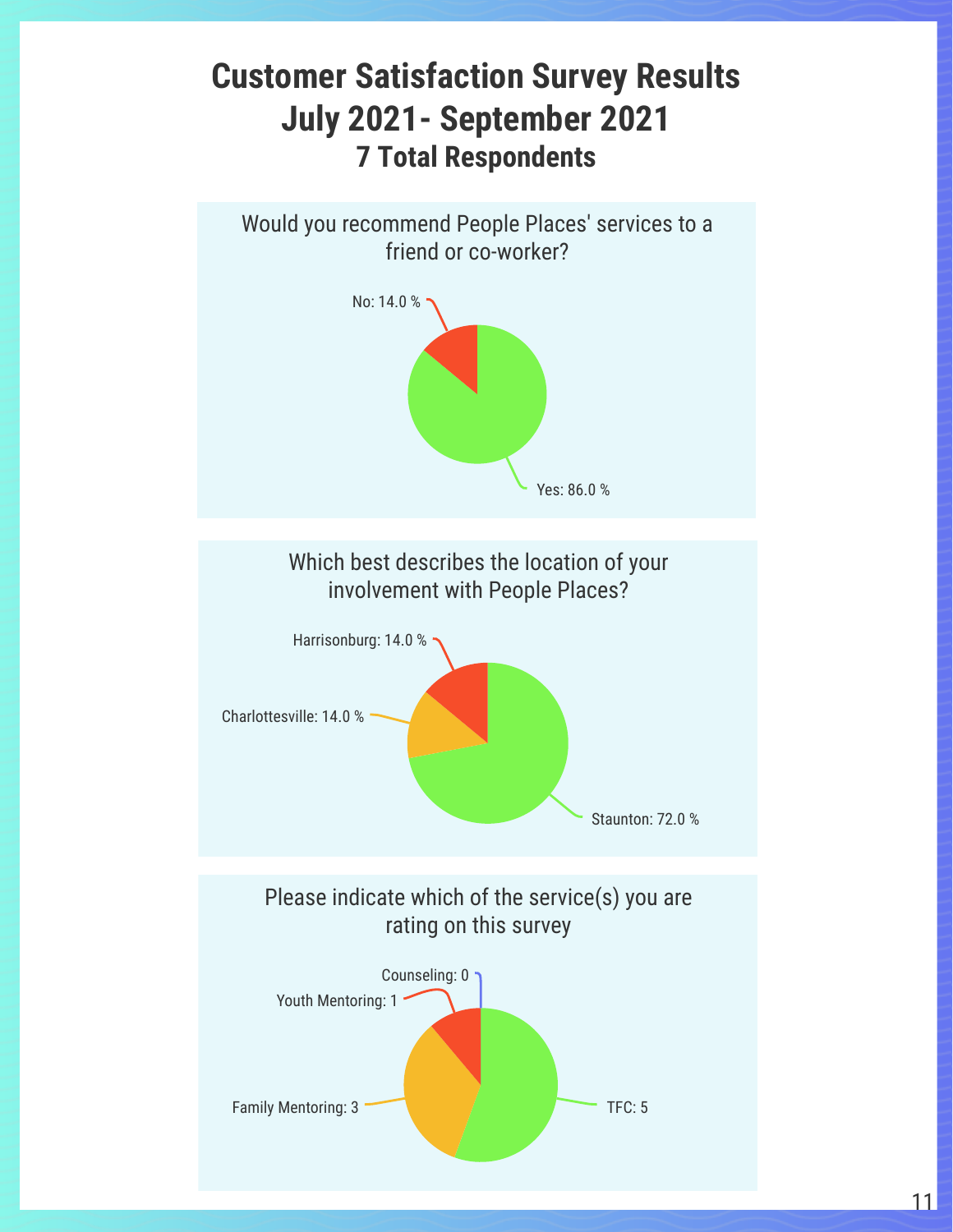# Customer Satisfaction Survey **Results** July 2021-Sept 2021

**Feedback Provided:**

*"Absolutely love your staff and services."*

*"Family mentor has done a great job with a difficult family."*

*"Would love to have more workers available in the Harrisonburg/Rockingham area" (Respondent reviewing Family Mentoring and Mentoring).*

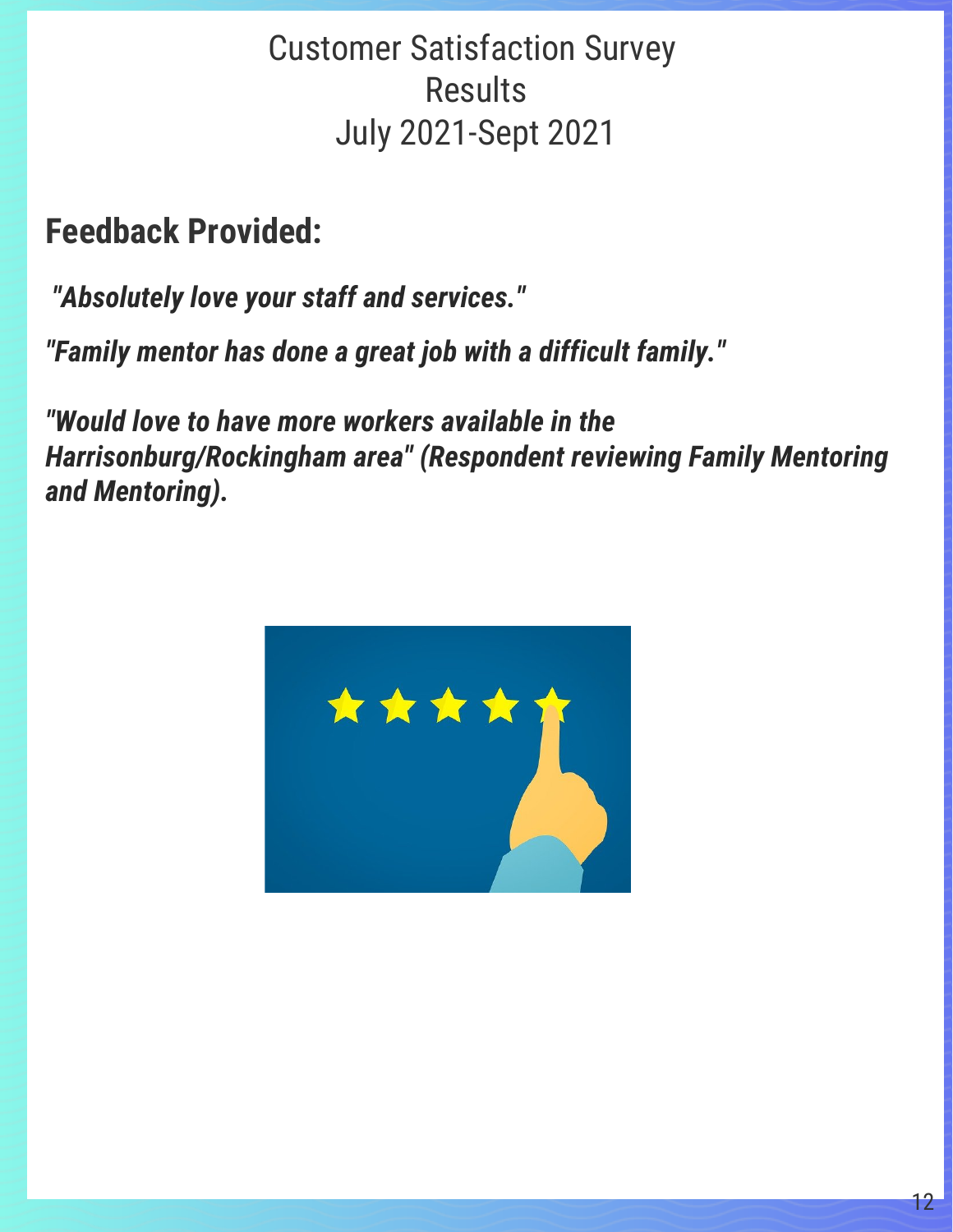**Teaching Parent Closure Survey Results from 3rd Quarter 2021 5** respondents

*This is a survey provided to Teaching Parents who are ending their service with PPI.* 



13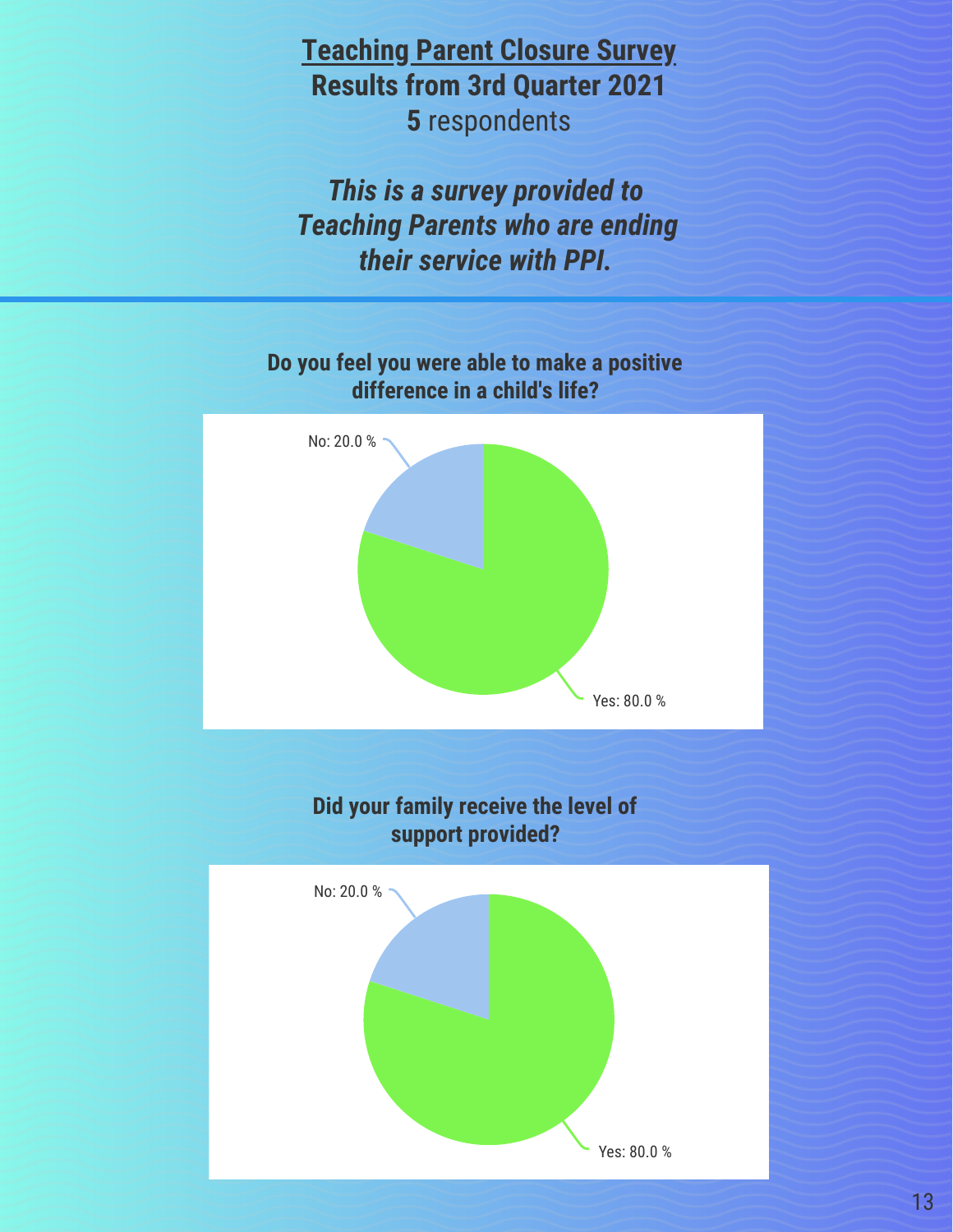